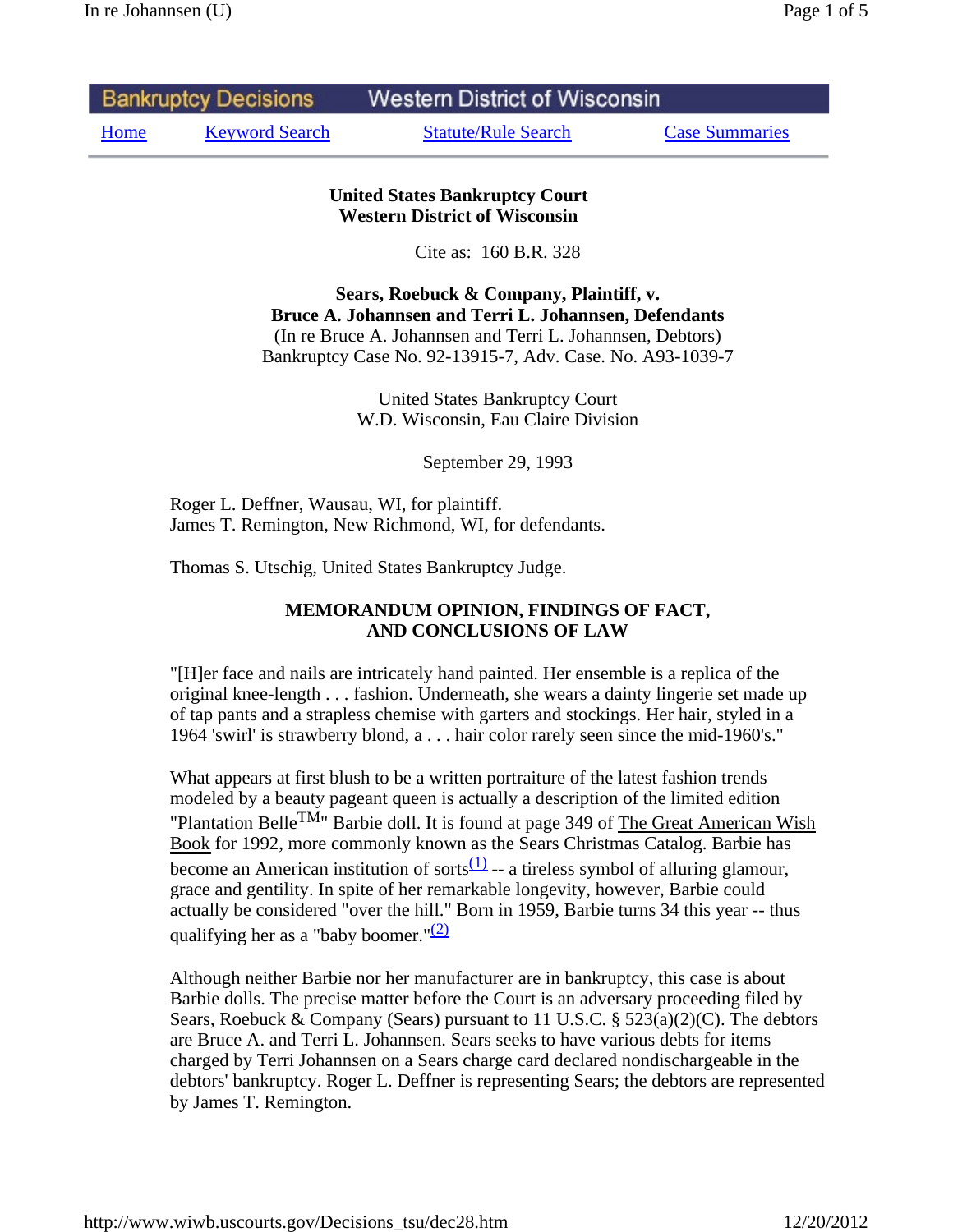The facts can be briefly stated. In May of 1990 the debtors opened a charge account with Sears; they were assigned account number 01-75379-15439-6. As of October 19, 1992, the account had a zero balance. Shortly thereafter, the following items were charged to the account:

| Date     | ltem                                        | <b>Amount</b> |  |
|----------|---------------------------------------------|---------------|--|
| 11/14/92 | Clothes, Barbie & Ken items, Troll<br>house | 547.89        |  |
| 11/21/92 | Barbie case, armoire, trolls                | 353.97        |  |
| 12/15/92 | Barbie                                      | 30.57         |  |
| 12/16/92 | Barbie                                      | 178.28        |  |
|          | Total:                                      | \$1,110.71    |  |

Various credits applied to the debtors' account reduced the current balance due Sears to \$1,008.81.

The debtors filed their chapter 7 bankruptcy petition on December 18, 1992 -- two days after the last charge made with Sears noted above. They seek to discharge their Sears charge account debt in their bankruptcy. An evidentiary hearing was held in Eau Claire on June 21, 1993, at which Terri Johannsen appeared and testified. The Court took the matter under advisement at the conclusion of the hearing.

Sears argues that the debtors' obligation to it is nondischargeable on the basis of 11 U.S.C. §§ 523(a)(2)(A) and (C). Those provisions provide in relevant part:

 (a) A discharge under section 727, 1141, 1228(a), 1228(b), or 1328(b) of this title does not discharge an individual debtor from any debt--

## . . .

 (2) for money, property, services, or an extension, renewal, or refinancing of credit, to the extent obtained by--

 (A) false pretenses, a false representation, or actual fraud, other than a statement respecting the debtor's or an insider's financial condition;

. . .

 (C) for purposes of subparagraph (A) of this paragraph, consumer debts owed to a single creditor and aggregating more than \$500 for "luxury goods or services" incurred by an individual debtor on or within forty days before the order for relief under this title, . . . are presumed to be nondischargeable; "luxury goods or services" do not include goods or services reasonably acquired for the support or maintenance of the debtor or a dependent of the debtor . . . .

See 11 U.S.C. §§  $523(a)(2)(A)$  and (C) (West 1993). The four charges listed previously were all made within forty days of the bankruptcy filing. The debt incurred as a result of those charges, therefore, is potentially nondischargeable under  $\S 523(a)(2)(C)'s$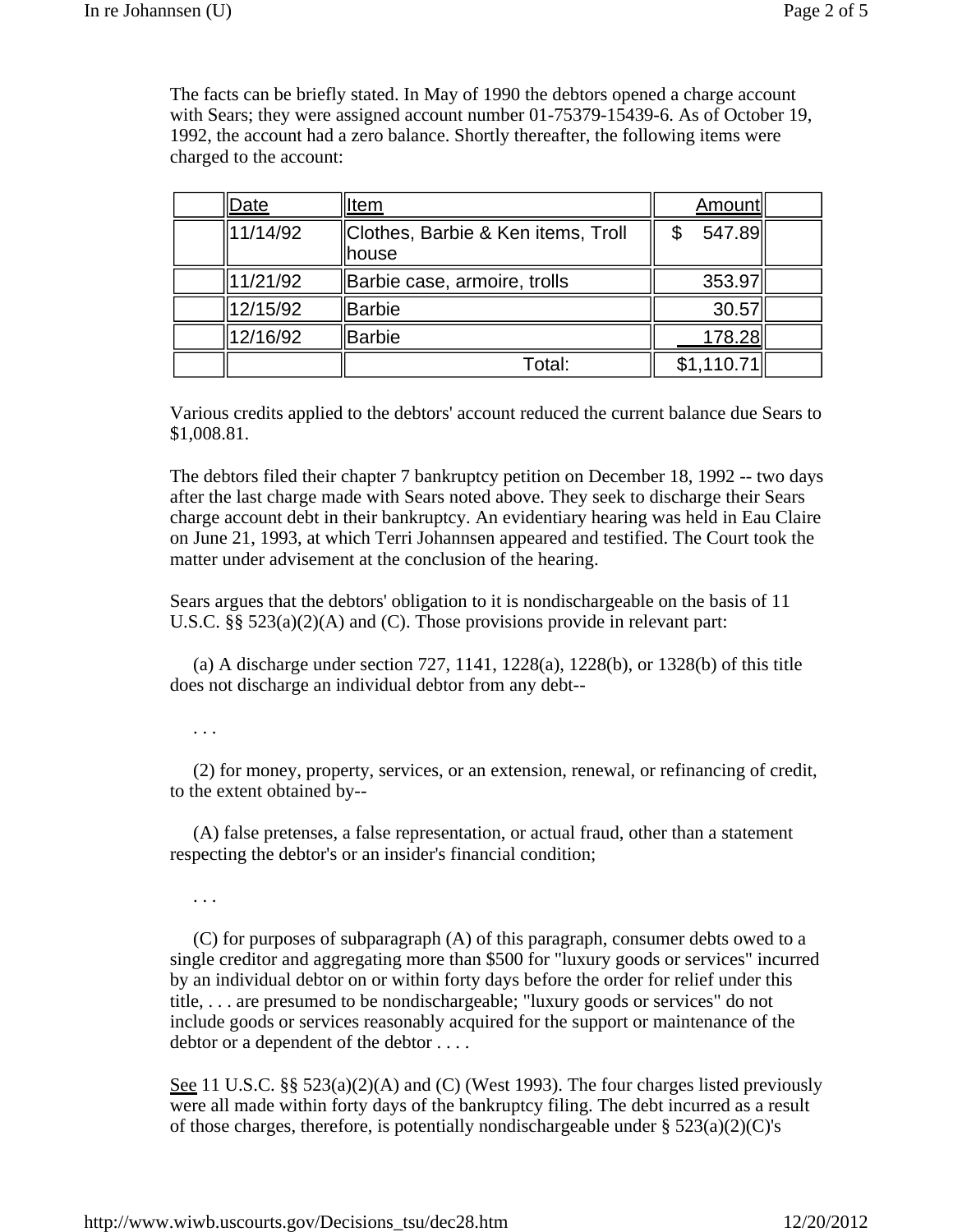"luxury goods" exception.

Sears contends that the Barbie dolls and accessories and the other items charged were not "reasonably acquired for the support or maintenance of the debtor or a dependent of the debtor." See 11 U.S.C.  $\S$  523(a)(2)(C) (West 1993). At the hearing on June 21, Jim Farwell, an employee at the Sears store in Eau Claire, testified that Barbie dolls of the type purchased by the debtor are at the higher end of the price scale of toys sold by Sears.

Terri Johannsen then took the stand and testified that she was married to Bruce Johannsen for 3½ years -- from July of 1989 to December of 1992. The debtors have one child -- Brittany -- who is now seven years old. The divorce decree provided for joint custody; Terri Johannsen received primary placement of Brittany. Ms. Johannsen also stated that the Barbie dolls and other items at issue were purchased during the time she was involved in the divorce proceedings with her former husband. She then testified that she had purchased other collector Barbie dolls shortly before and several days after the bankruptcy filing. These items totaled \$265.83; Ms. Johannsen paid cash for them.

The Court was then treated to an actual showing of many of the items purchased within the forty-day period prior to filing. Ms. Johannsen enlightened the Court as to the intricacies of collector Barbie dolls and the myriad of accessories available for them. The items were purchased as Christmas gifts for her daughter and included various collector Barbie dolls, a Barbie armoire and a Barbie display case. The Sears Christmas Catalog was entered as an exhibit; the index identifies no less than 25 pages which contain Barbie dolls and accessories.

On cross-examination, Ms. Johannsen testified that at the time of the relevant purchases she was employed as a waitress earning minimum wage. She was also receiving child support and maintenance. Counsel for Sears clarified through his questions that Ms. Johannsen could have purchased a Barbie doll for \$9.99 for her daughter. The debtor responded that the collector Barbies were investments which would appreciate in value. $\frac{(3)}{2}$ 

On examination by the Court, Ms. Johannsen gave further enlightenment as to collector-edition Barbie dolls. She further stated that her daughter owned approximately 25 Barbie dolls.

In closing argument, Sears' counsel asserted that it is obvious that the expensive Barbie dolls were not necessary for the support of the debtor. This is especially true, he argued, in light of the fact that the debtor's daughter already had 25 dolls to play with. The items are clearly luxury goods, he concluded, and the debt should therefore be nondischargeable.

In response, debtors' counsel argued that only two of the items are arguably luxury goods -- the two collector Barbies. He stated that their combined price did not exceed the \$500.00 limitation contained in §  $523(a)(2)(C)$ . He further asserts that, as Christmas gifts, the items do not constitute luxury goods. In conclusion, debtors' counsel noted that the items at issue were ordered outside of the forty-day period preceding the filing. Although they may have been received within that period, they were ordered outside of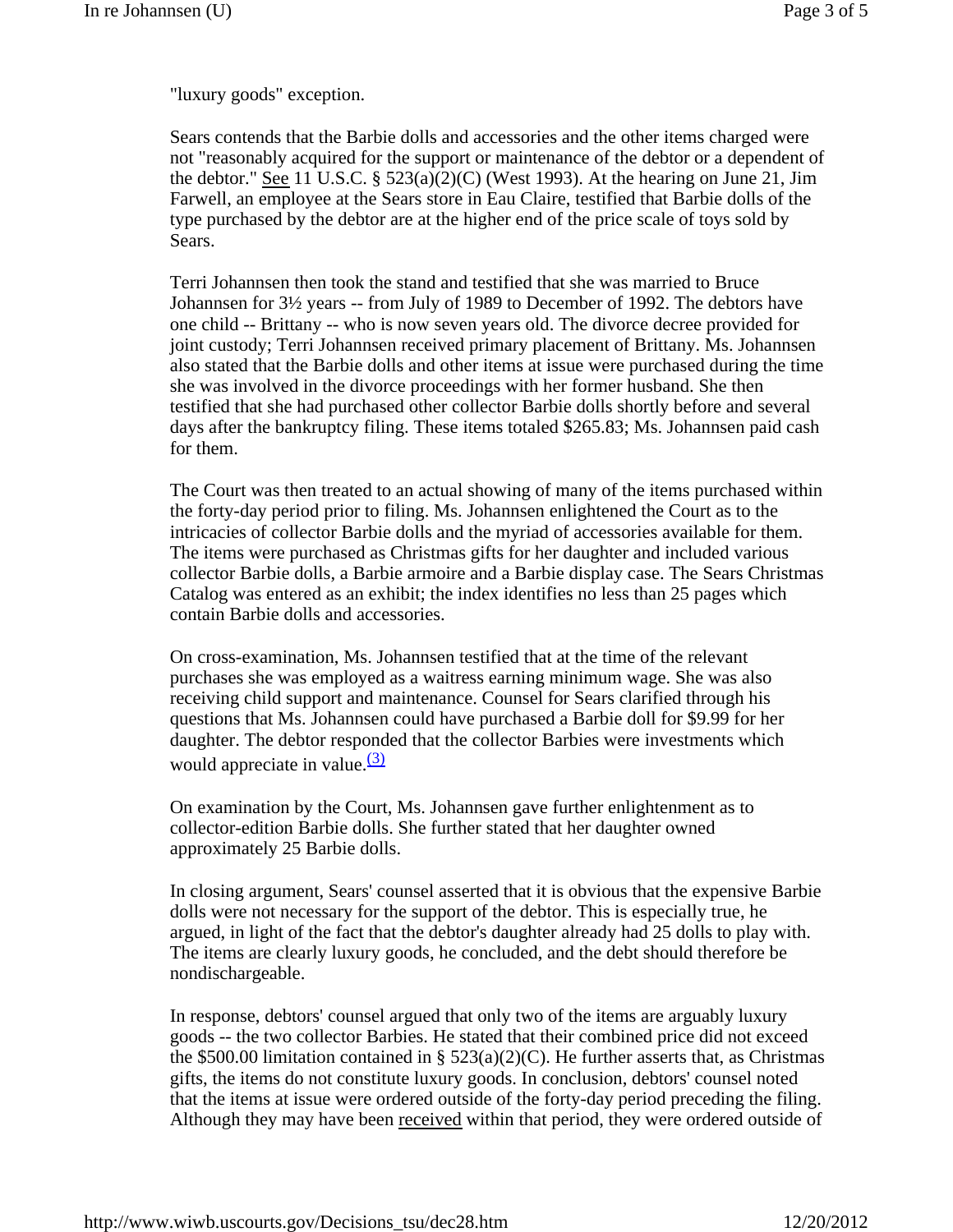it. This provides a further basis, he argues, for declaring the debt dischargeable.

The Court has considered the arguments, testimony and exhibits proffered by the parties. The Court concludes that the debt at issue is dischargeable. In reaching this result, the Court need not resort to the arguments of debtors' counsel concerning the timing or the aggregate amount of the purchases. The Court bases its holding on its prior precedent addressing §  $523(a)(2)(C)$  -- namely the case of J. C. Penney Co. v. Leaird (In re Leaird), 106 B.R. 177 (Bankr. W.D. Wis. 1989).

Leaird involved charge card purchases totaling \$1,047.00 made by the debtor several weeks prior to the bankruptcy filing. Creditor J. C. Penney argued that the debt representing those purchases should be nondischargeable on the basis of  $\S\S 523(a)(2)$ (A) and (C). This Court cited from the legislative history of  $\S 523(a)(2)(C)$  to the effect that "[this] subsection . . . creates a rebuttable presumption that any debt incurred by the debtor within 40 days before the filing of the petition has been incurred under circumstances that would make the debt nondischargeable." In re Leaird, 106 B.R. 177, 179 (Bankr. W.D. Wis. 1989), citing S. Rep. No. 98-65, 98th Cong., 1st Sess. 58 (1983). This Court held in Leaird that the creditor had indeed established the elements of §  $523(a)(2)(C)$ , but it further held that the debtors had successfully rebutted the presumption of fraudulent intent created thereby. 106 B.R. at 179-80. The debtors did so by testifying that the purchases were made compulsively and not in contemplation of bankruptcy. They further testified that the filing was precipitated by their receipt of a deficiency judgment notice from the Veterans Administration. Id. at 180. The Court found the debtors to be credible and, since the plaintiff-creditor offered no further evidence of fraudulent intent, found the debt to be dischargeable. Id.

Turning to the facts at issue here, the debtor testified that she did not intend to file bankruptcy at the time she ordered the items. She also testified that her husband told her at the end of November that he intended to file bankruptcy. Because of this, Ms. Johannsen's divorce attorney advised her to file with him and she subsequently did so. The debtor further testified that, although she did not have the money to pay for the items when they arrived, she intended to make monthly payments for them on her Sears account. The Court found the debtor to be credible when she gave this testimony.

Similar to the Leaird case, then, the Court finds there is insufficient evidence to warrant a finding of fraudulent intent on the part of the debtor. Although this case at first glance appeared to be a classic case for  $\S 523(a)(2)(C)$ 's luxury goods exception, subsequent investigation and testimony revealed no evidence of such intent in making the relevant purchases. As this Court held in Leaird, such evidence is required for a finding of nondischargeability pursuant to  $\S 523(a)(2)(C)$ . See Leaird, 106 B.R. at 180. Although some may consider Ms. Johannsen's purchases irresponsible or even foolish in light of her financial circumstances (although serious Barbie collectors would no doubt take umbrage at this), those are not the standards by which nondischargeability is determined. Given the absence of fraudulent intent, moreover, this was clearly not a case of "loading up" -- where a debtor goes on a credit buying spree in contemplation of bankruptcy. The legislative history to  $\S$  523(a)(2)(C) indicates that this was the type of behavior that Congress was attempting to discourage in enacting that provision. See S. Rep. No. 98-65, 98th Cong., 1st Sess. 58 (1983). ("Section 523 is amended and expanded to address a type of unconscionable or fraudulent debtor conduct not heretofore considered by the code -- that of loading up.") There was no such conduct by the debtor here.